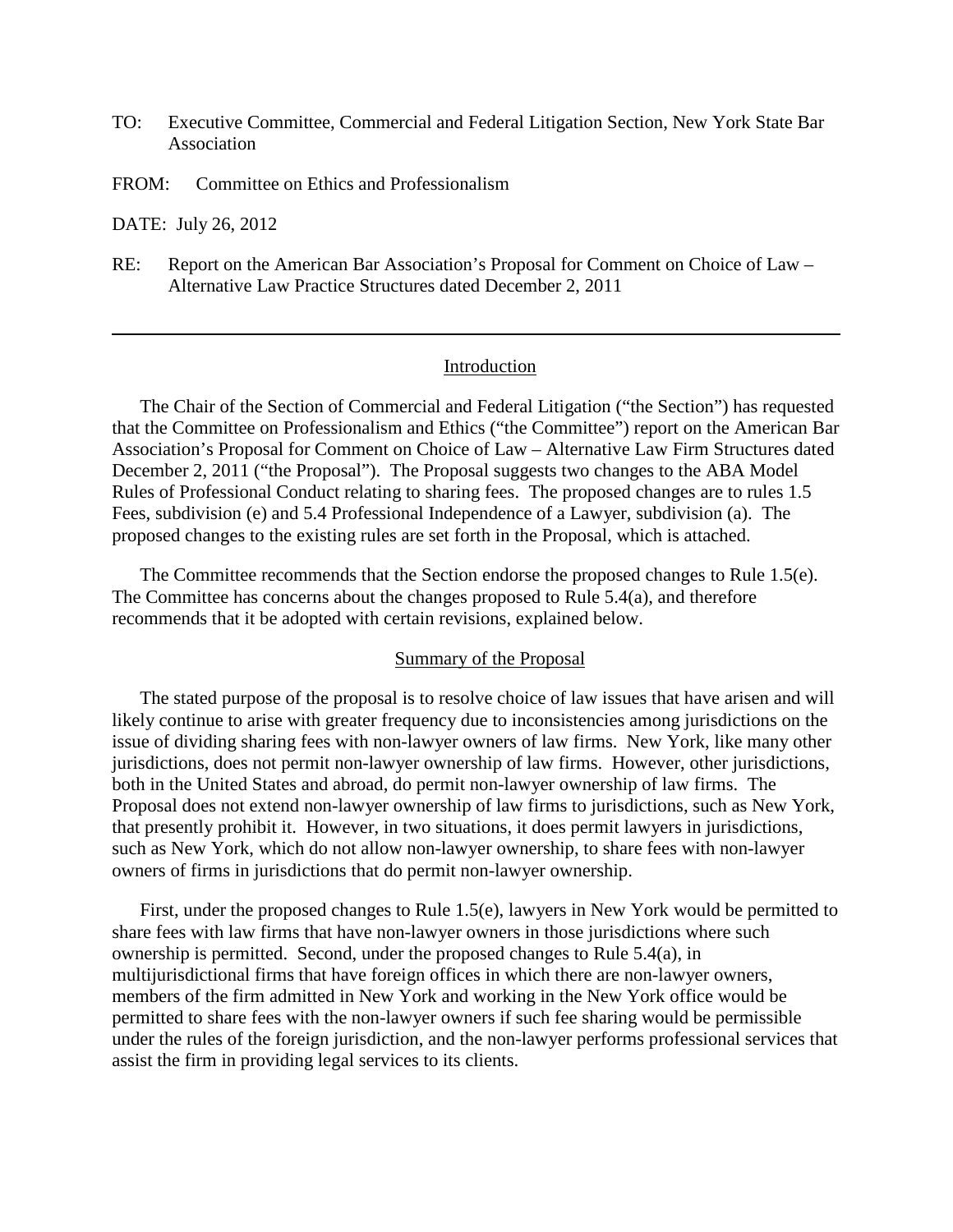#### Discussion of Proposed Changes to Rule 1.5(e)

The proposed change to 1.5(e) would allow a firm in New York or another jurisdiction that does not permit non-lawyer ownership to share fees with a firm in a foreign jurisdiction that does have non-lawyer owners, provided that the foreign firm is permitted to have non-lawyer owners under the rules in effect in that foreign jurisdiction. The Committee endorses this proposal because it helps clients get multijurisdictional advice, it frees attorneys from the difficult task of policing the compensation policies and ownership structure of independent firms in foreign jurisdictions, and it does not interfere with the ability of New York lawyers to make judgments for the benefit of their clients free from the influence of non-lawyer members of the foreign firms. In the increasingly global economy, clients are frequently in need of advice from lawyers in multiple jurisdictions, both within the United States and abroad. There are now many jurisdictions that permit non-lawyer owners, so it will often be the case that the client needs help from both a New York law firm, and a foreign firm that has non-lawyer owners. Allowing the firms to share fees in that situation, gives firms the incentive to collaborate in situations where the client needs help from multiple firms. We are in favor of reducing the barriers to clients getting this multijurisdictional advice, and believe that rules prohibiting fee sharing in this situation could discourage firms from engaging firms in the foreign jurisdiction that have the expertise the client needs. The Committee also believes that a rule prohibiting fee sharing with foreign firms that have non-lawyer members would unreasonably burden the lawyer in New York, who would have to investigate the ownership and compensation structure of the foreign firm. Finally, because the New York firm and the foreign firm are independent entities, there is little risk that the non-lawyer members of the foreign firm would be able to influence the independent professional judgment of the lawyers in the New York firm.

## Discussion of Proposed Changes to 5.4(a)

The proposed change to 5.4(a) deals with firms that have offices both in New York, where non-lawyer ownership is prohibited, and in a foreign jurisdiction that allows non-lawyer owners of law firms. In that scenario, it would allow the lawyer admitted and practicing in New York, to share fees with a non-lawyer owner in the foreign office, if such fee sharing would be permissible under the rules of the foreign jurisdiction, and the non-lawyer performs professional services that assist the firm in providing legal services to its clients. The Committee has serious concerns that this may, in some cases, result in effective ownership and control of the New York office by non-lawyers residing in the foreign jurisdiction. That would be inconsistent with the previous, strong public opposition of the New York State Bar Association to such ownership.

To illustrate the danger, consider a foreign firm where the majority of the owners are nonlawyers, or where the compensation or other key management committees are controlled by nonlawyers. In such a firm, a lawyer in New York could be under extreme pressure to conform his or her views to those of the non-lawyer managers. This would undermine one of the key goals of Rule 5.4 which is to protect the professional judgment that the lawyer owes the lawyer's client from the influence of non-lawyers.

The rule as currently interpreted, protects against this danger by requiring that the New York office be "fiscally and managerially separate from and independent of" any offices located in